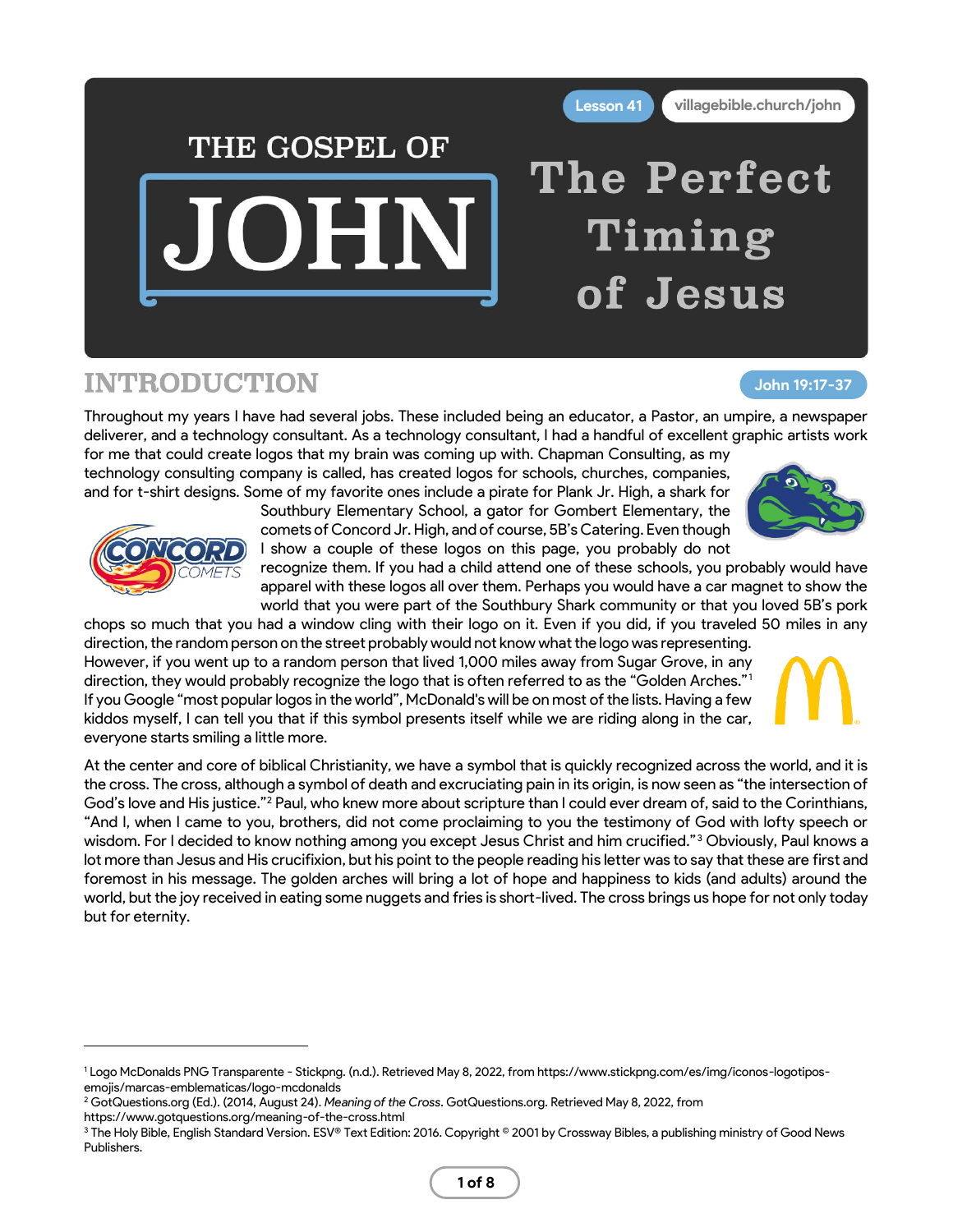# OPEN IT

**1. What was a time in your life that you had one plan but realized that God was taking you a completely different direction?**

## READ IT

### **John 19:17-37**

## EXPLORE IT

- **2. Who carried the cross that Jesus would hang on? (v.17)**
- **3. How many people were crucified with Jesus? (v.18)**
- **4. What did the sign on Jesus' cross say? (v.19)**
- **5. How many seams did Jesus' tunic have? (v.23)**
- **6. Who did Jesus ask to take care of His mother? (vv. 26-27)**
- **7. What were Jesus' last words? (v.30)**
- **8. Whose legs did the soldiers break? Whose legs did they not break? (vv.31-33)**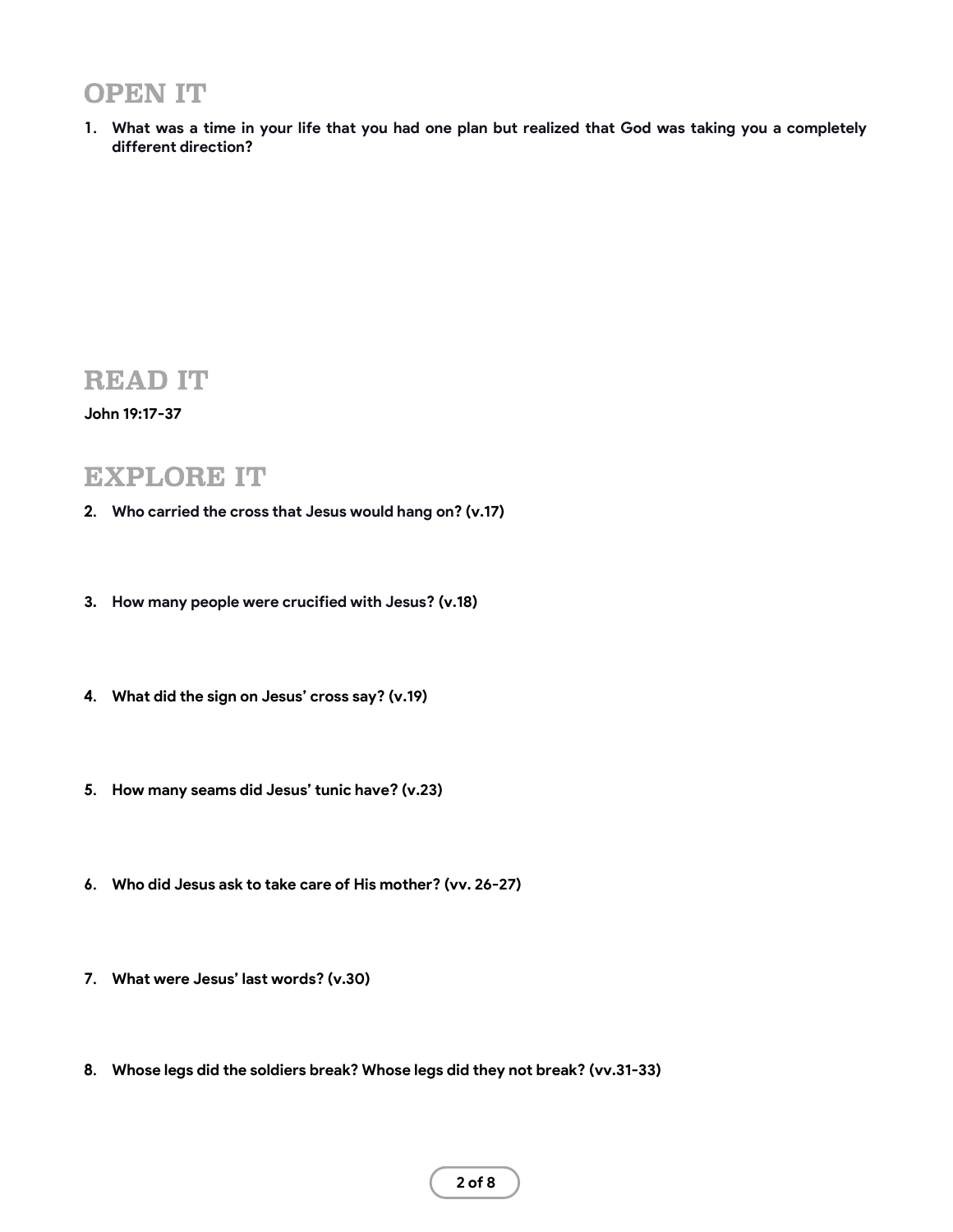# APPLY IT

The Apostle John does not go into great detail regarding the cruel act of crucifying a person. However, the act was a horrible execution. It was not only a guaranteed way to die; it would cause shame, suffering, starvation, and suffocation. Many times the Roman soldiers beat people before being crucified. This beating would come in the form of flogging (see John 19:1). Once they arrived at the place of crucifixion, which was located by the main road, the criminal would be stripped, nailed to the cross, and raised. That would start the process of extreme pain in the median nerves in the hands and arms and on the feet. The Romans were often good with having people hang on the cross until they died, which would take 24-36 hours (succumbing to exhaustion, dehydration, or suffocation). However, at times, they needed to speed up the process so that they would die quicker (as we see in the case of when Jesus was being crucified) because of all of the guests coming into town. When that happened, they would use sledgehammer-like tools to break the tibia and fibula (bones in the lower legs) to take away the option of the criminal from pushing up on the platform or nails to grab a breath. They would die from any number of body responses, and it would happen quickly.

Because people knew about crucifixions, they were terrified of them. Often when a criminal was convicted of a crime and sentenced to be crucified, they had mental breakdowns. They lost the ability to function and couldn't carry their cross. The soldier would drive them to their demise using a whip or other tool, pushing them along the route.

Jesus was unlike all of the other people that had ever been crucified. He not only understood what the process of crucifixion was, but He knew that He was going to be hung there for eternity past. Jesus tells Nicodemus in John 3:14, "And as Moses lifted up the serpent in the wilderness, so must the Son of Man be lifted up."<sup>4</sup> Jesus knew what was coming.

John 19:16b-17, Matthew 27:31, and Isaiah 53:7 are some scriptures helping you see how Jesus willingly went to the cross in complete obedience.

**9. Read the story of Isaac and Abraham (Genesis 22:1-18) and identify some comparisons between the sacrifice of Isaac and the sacrifice of Jesus.**

| <b>SACRIFICE OF ISAAC</b> | <b>SACRIFICE OF JESUS</b> |
|---------------------------|---------------------------|
|                           |                           |
|                           |                           |
|                           |                           |
|                           |                           |
|                           |                           |
|                           |                           |
|                           |                           |
|                           |                           |
|                           |                           |
|                           |                           |
|                           |                           |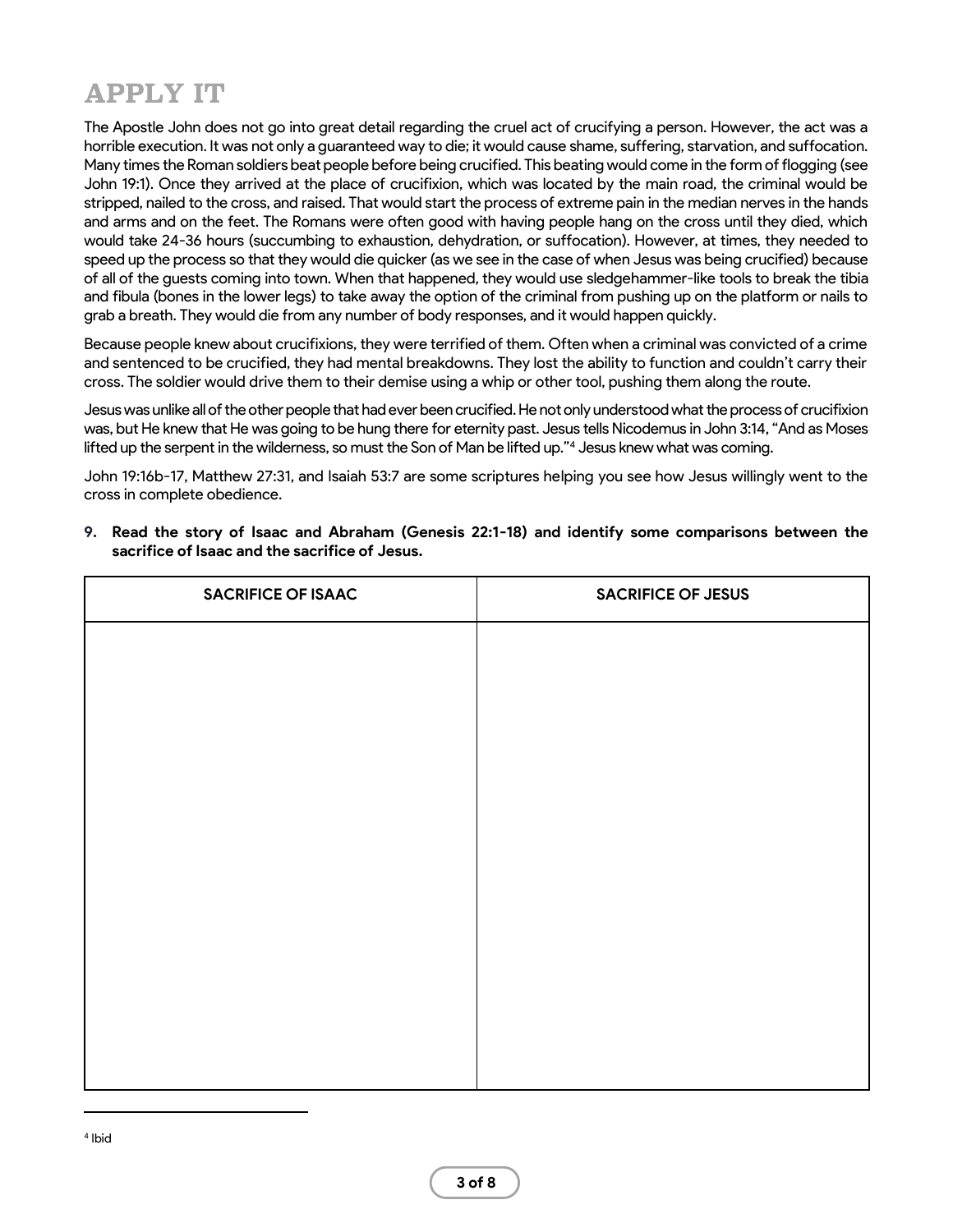As a student of the scriptures, you will come across many things that happened in Jesus' life that were predicted in the Old Testament. In fact, there were many times that Jesus directly quoted Old Testament words. One such time was on the cross. Although John does not record these words, Matthew 27:46 and Mark 15:34 both do. "And at the ninth hour Jesus cried with a loud voice, "Eloi, Eloi, lema sabachthani?" which means, "My God, my God, why have you forsaken me?"" 5 These words came directly from Psalm 22 when David is anguishing over troubled times in his own life.

### *Read Psalm 22*

**10. What are five things that you see in Psalm 22 that connect directly with the crucifixion of Jesus? (Hint: see v. 1, 7, 8, 18, & 31)**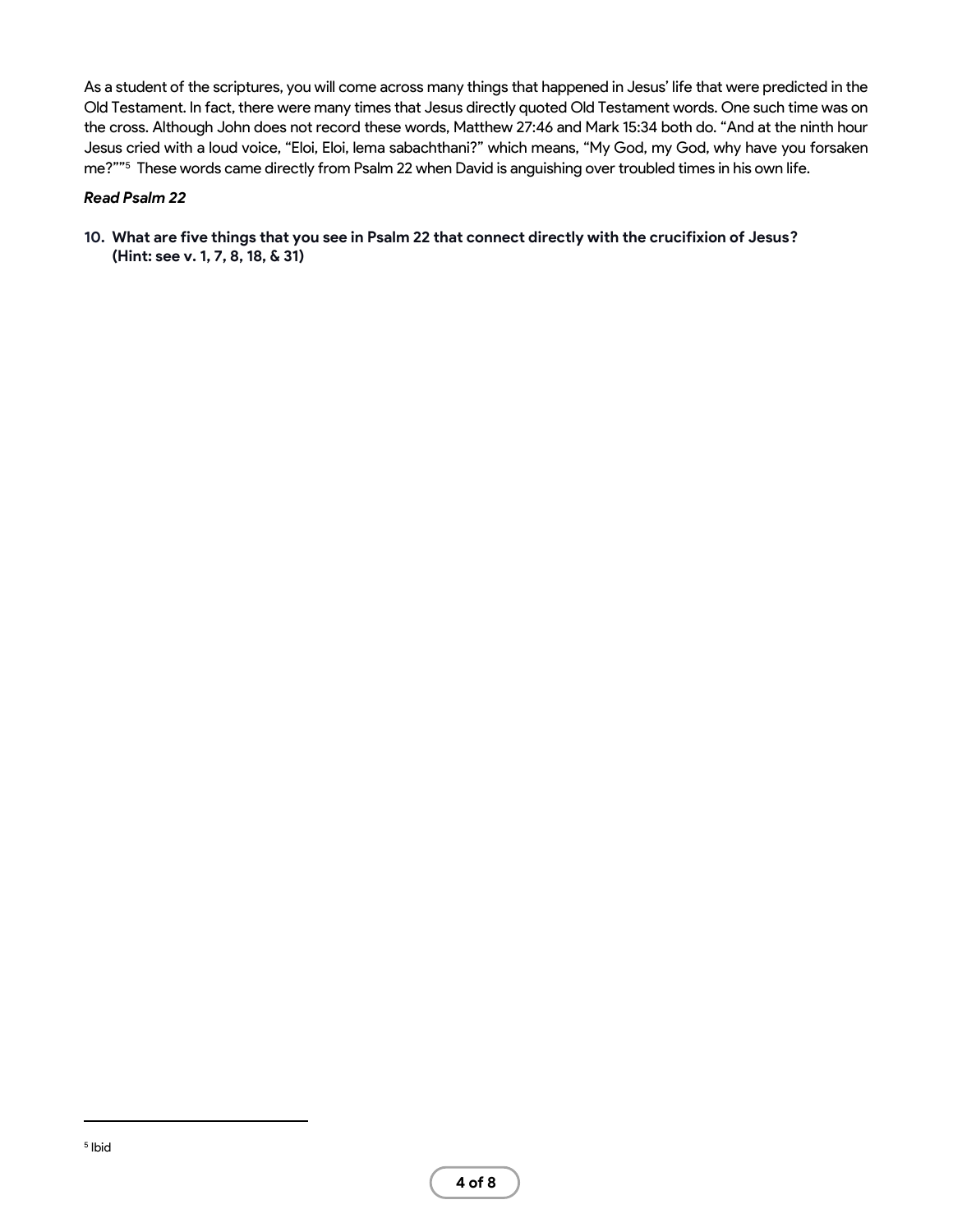In my early 20s, I had the opportunity to be in an Easter drama at the church I was attending. My main part in the play was to be part of the trial against Jesus. I remember my line very well, "This man said that he could destroy the temple of God and rebuild it in three days…three days!"

Jesus said in John 2, "Destroy this temple, and in three days I will raise it up."<sup>6</sup> However, during the trial, the accusers (like I was in the Easter drama) said, as recorded in Mark 14, "For many bore false witness against him, but their testimony did not agree. And some stood up and bore false witness against him, saying, "We heard him say, 'I will destroy this temple that is made with hands, and in three days I will build another, not made with hands.'" Yet even about this their testimony did not agree."<sup>7</sup> If you look closely, you will see that Mark added a keyword that identifies that this is false testimony. Mark includes the phrase, "made with hands."

False testimony is not the only unjust thing that the Jewish leaders did when they were trying to get Jesus executed. John MacArthur said, referring to the illegal unjust trials of Jesus, "In the Jewish trial of Jesus Christ…they violated every single law of justice and jurisprudence known to them. They violated every single one of them willfully, so that the trial of Jesus Christ is the most unjust trial in human history."<sup>8</sup>

So, what is the point of including this commentary when these trials took place in the previous chapter and verses (John 18:19-19:16)? The point is that Jesus knew all of this would happen exactly as it happened. Jesus needed to make that walk to His death on that precise day in history. Without an unjust trial, the earliest it could have happened would have been Sunday by Jewish law. However, God was and continues to be in control.

**11. What is a time when you felt that you were either treated unfairly or just thought that you received the short end of the stick, but when you looked back, you could see how God was entirely in charge?**

<sup>6</sup> Ibid

<sup>7</sup> Ibid

<sup>8</sup> MacArthur, J. (1985, January 13). The Illegal, Unjust Trials of Jesus, Part 1. Grace to You. Retrieved May 8, 2022, from https://www.gty.org/library/sermons-library/2389/the-illegal-unjust-trials-of-jesus-part-1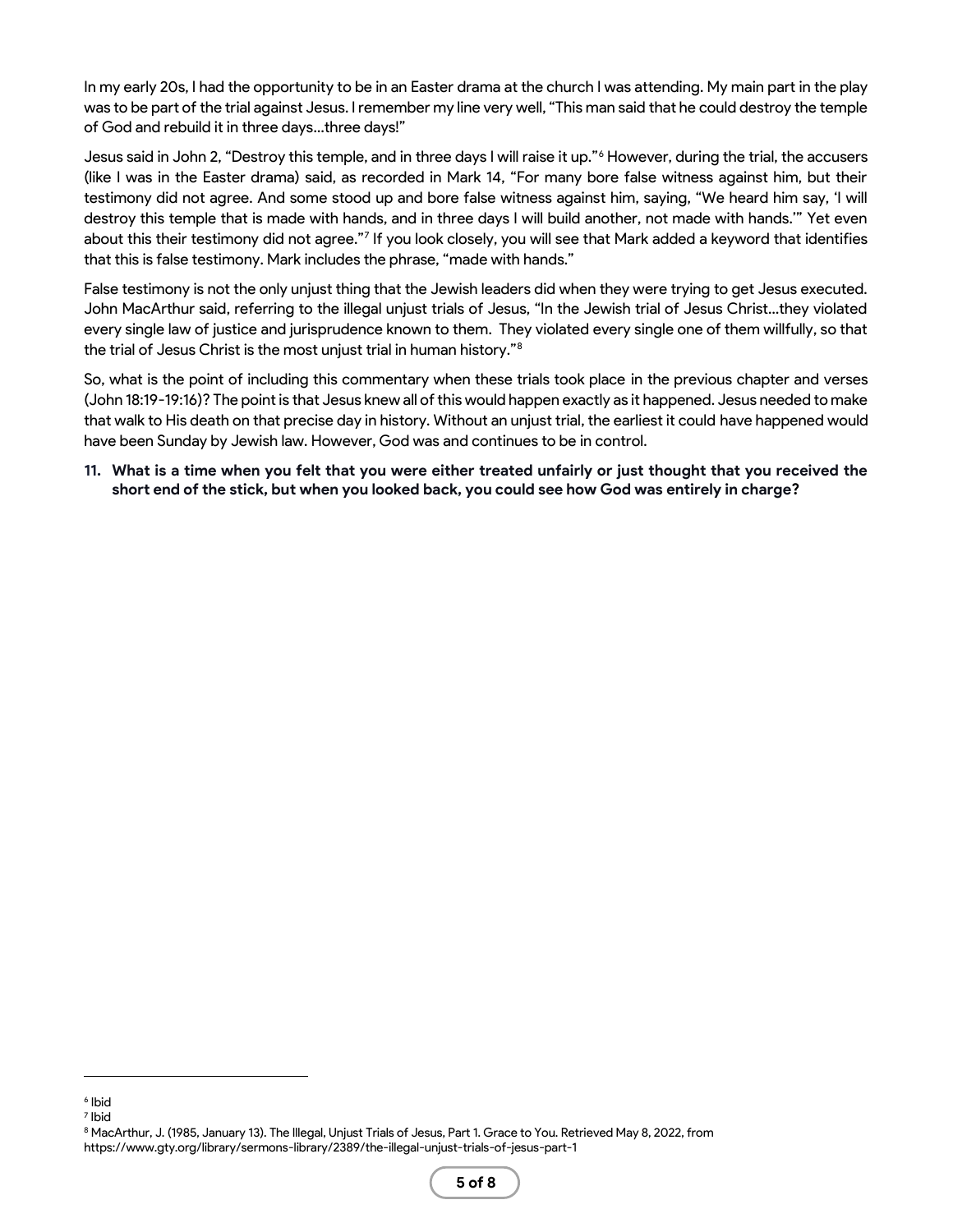The story of Jesus saturates the metanarrative of the Bible, and prophecies of His first advent are found throughout the Old Testament. Allusions to Him also come up in micro ways, as many people and events hint at the work He would accomplish. One scholar, J. Barton Payne, has found as many as 574 verses in the Old Testament that somehow point to or describe or reference the coming Messiah. Alfred Edersheim found 456 Old Testament verses referring to the Messiah or His times. Conservatively, Jesus fulfilled at least 300 prophecies in His earthly ministry.<sup>9</sup>

What are the chances that Jesus just happened to fulfill these prophecies? A professor at Westmont College decided to get his students to work through the math. "After examining only eight different prophecies, they conservatively estimated that the chance of one man fulfilling all eight prophecies was one in 10<sup>17</sup>. To illustrate how large the number 10<sup>17</sup> is (a figure with 17 zeros), the professor gave this illustration: If you mark one of ten tickets, and place all the tickets in a hat, and thoroughly stir them, and then ask a blindfolded man to draw one, his chance of getting the right ticket is one in ten. Suppose that we take 10<sup>17</sup> silver dollars and lay them on the face of Texas. They'll cover all of the state two feet deep. Now mark one of these silver dollars and stir the whole mass thoroughly, all over the state. Blindfold a man and tell him that he can travel as far as he wishes, but he must pick up the one silver dollar that has the special mark on it. What chance would he have of getting the right one? Just the same chance that the prophets would've had of writing these eight prophecies and having them all come true in any one man, from their day to the present time."<sup>10</sup>

### **12. Reread John 19:17-37. Can you name some of the prophecies that Jesus fulfilled?**

<sup>9</sup> GotQuestions.org. (2019, November 5). Prophecies of Jesus. GotQuestions.org. Retrieved May 8, 2022, from https://www.gotquestions.org/prophecies-of-Jesus.html

<sup>&</sup>lt;sup>10</sup> Mckenzie, Lea, Negron, G., Jane, &amp; Seventeen, J. (2015, December 1). The Mathematical Probability that Jesus is the Christ. Empower International. Retrieved May 8, 2022, from https://empower.global/the-mathematical-probability-that-jesus-is-the-christ/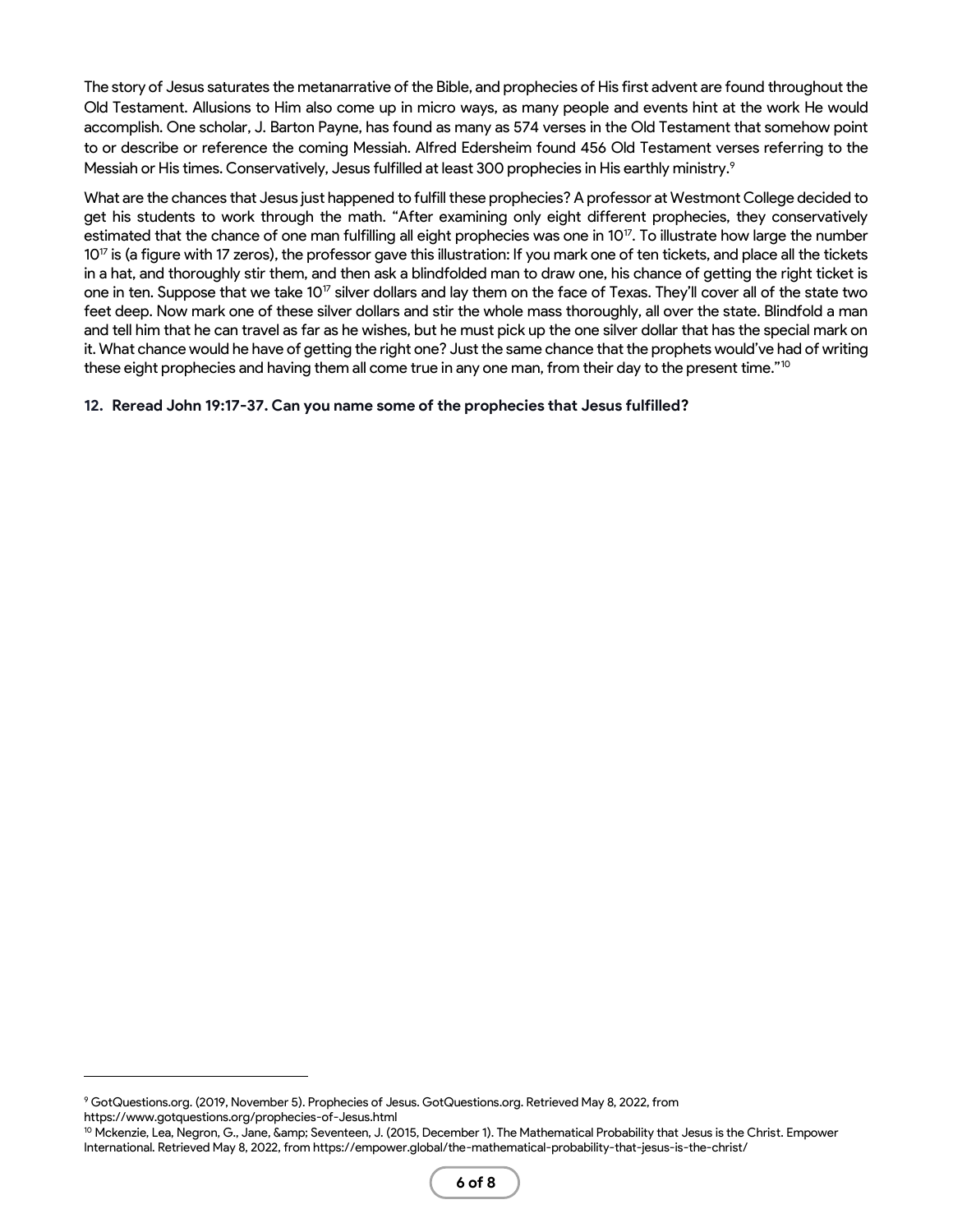In all of the mockery that the Gospel writers recorded during the trials of Jesus on that Friday morning, I find it ironic that the only person to figure out the truth was a pagan governor. Pilate said, as recorded by Luke, "You brought me this man as one who was misleading the people. And after examining him before you, behold, I did not find this man guilty of any of your charges against him." Additionally, he added, "What crime has this man committed? I have found in him no grounds for the death penalty " Even Pilate's wife respected Jesus more than the Jewish leaders. In Matthew 27, she sent word to her husband, saying, "Don't have anything to do with that innocent man, for I have suffered a great deal today in a dream because of him."<sup>11</sup>

However, even with the recognition of innocence and the warning received through his wife's dream, Pontius Pilate gave in to blackmail and sided with the religious leaders to execute Jesus. But, in a final strategic move, even though Pilate did almost nothing else as he should have, Pilate had his people create a sign to display the crime that Jesus had committed. This sign was held up near the criminal when they made their way to the place of crucifixion. The goal was to deter future criminals from committing such crimes or else, and it also allowed opportunities for witnesses to come forward in the final hour to provide evidence to acquit the person being put to death. So, to perhaps get back at the blackmailing, Pilate had a sign that said, "Jesus of Nazareth, the King of the Jews."<sup>12</sup> The Jewish leaders did not receive the wording well, but there was nothing they could do.

Jesus was a nobody (from their viewpoint) because he was born in Nazareth and was a King, not only to the Jews but to the entire world. So, Pilate got it right. What he didn't get right is that he not only ignored the truth presented to him, but he ignored the absolute Truth that was standing before him.

### **13. Have you accepted the truth of the scriptures? Have you accepted Jesus Christ as the way, truth, and life, knowing that the only way to the Father is through His Son?**

The Bible teaches us that we have all sinned and fallen short of the glory of God (Romans 3:23). Therefore, the sign that could be carried for us might look more like a billboard. However, those of us that have accepted Jesus as our Lord and Savior will have a different sign…instead of a sign of guilt, it is more of a sign of mercy.

#### **14. What do you think your sign of mercy would proclaim on it?**

<sup>11</sup> The Holy Bible, English Standard Version. ESV® Text Edition: 2016. Copyright © 2001 by Crossway Bibles, a publishing ministry of Good News Publishers.  $12$  Ibid